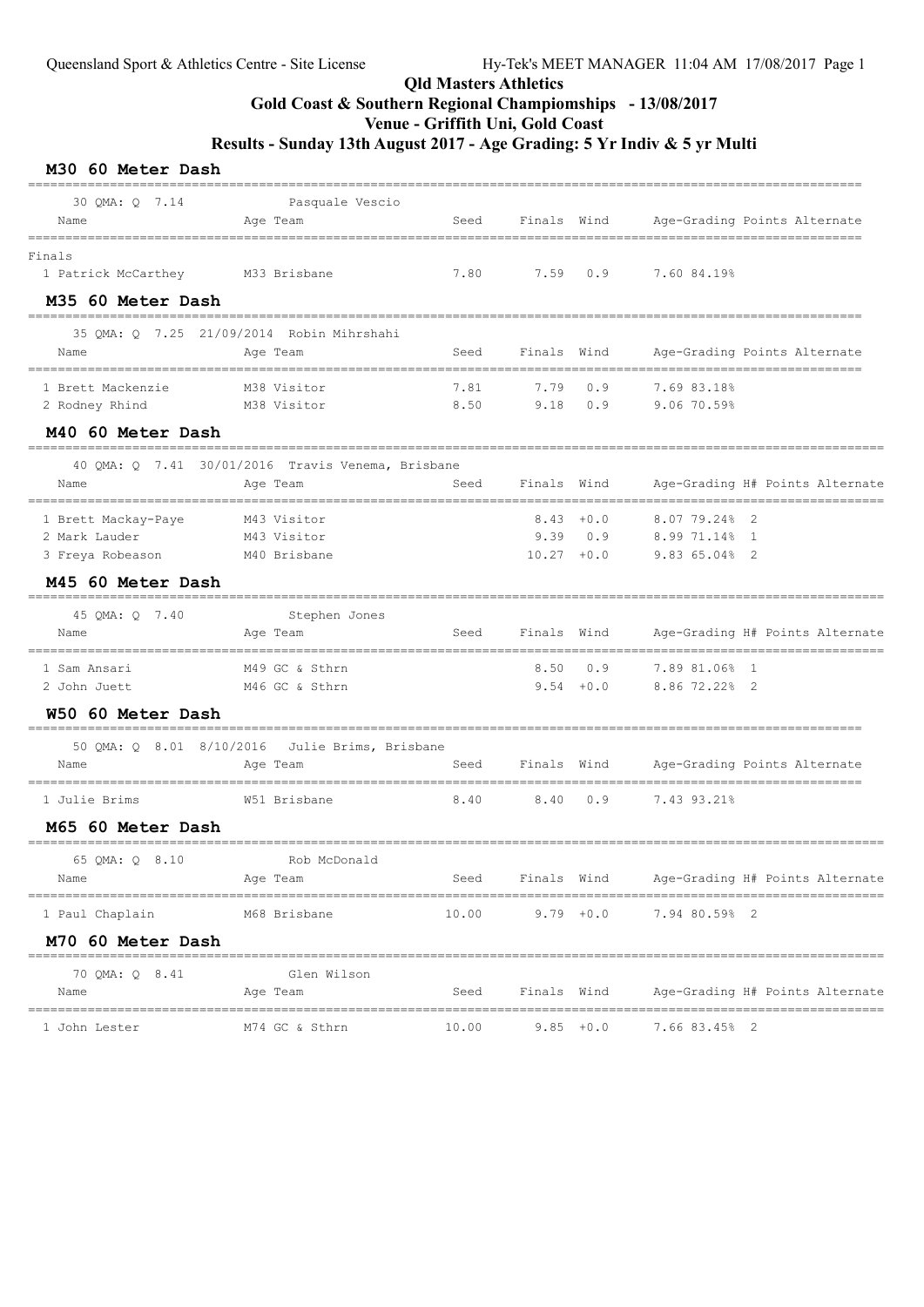### Qld Masters Athletics Gold Coast & Southern Regional Champiomships - 13/08/2017 Venue - Griffith Uni, Gold Coast

Results - Sunday 13th August 2017 - Age Grading: 5 Yr Indiv & 5 yr Multi

### M30 100 Yard Dash

| Name                    | Age Team<br>________________________             | Seed  | Finals Wind   |     | Age-Grading Points Alternate    |
|-------------------------|--------------------------------------------------|-------|---------------|-----|---------------------------------|
| 1 Patrick McCarthey     | M33 Brisbane                                     | 11.00 | $10.89 + 0.0$ |     |                                 |
| M35 100 Yard Dash       |                                                  |       |               |     |                                 |
| Name                    | Age Team                                         | Seed  | Finals Wind   |     | Age-Grading Points Alternate    |
| 1 Brett Mackenzie       | M38 Visitor                                      | 12.30 | $11.44 + 0.0$ |     |                                 |
| M40 100 Yard Dash       | ============                                     |       |               |     |                                 |
| Name                    | Age Team                                         | Seed  | Finals Wind   |     | Age-Grading H# Points Alternate |
| 1 Brett Mackay-Paye     | M43 Visitor                                      | 14.00 | $12.49 + 0.0$ |     | 1                               |
| 2 Mark Lauder           | M43 Visitor                                      | 15.00 | $13.68 - 0.5$ |     | 2                               |
| 3 Freya Robeason        | M40 Brisbane                                     |       | $15.39 - 0.5$ |     | $\mathfrak{D}$                  |
| M45 100 Yard Dash       |                                                  |       |               |     |                                 |
| Name                    | Age Team                                         | Seed  | Finals Wind   |     | Age-Grading Points Alternate    |
| 1 Andrew Barkworth      | M46 GC & Sthrn                                   | 12.00 | $11.49 + 0.0$ |     |                                 |
| W50 100 Yard Dash       |                                                  |       |               |     |                                 |
| Name                    | Age Team                                         | Seed  | Finals Wind   |     | Age-Grading Points Alternate    |
| 1 Julie Brims           | W51 Brisbane                                     | 13.40 | $12.08 + 0.0$ |     |                                 |
| M65 100 Yard Dash       |                                                  |       |               |     |                                 |
| Name                    | Age Team                                         | Seed  | Finals Wind   |     | Age-Grading H# Points Alternate |
| 1 Paul Chaplain         | M68 Brisbane                                     | 16.00 | $16.15 - 0.5$ |     | 2 100m                          |
| M70 100 Yard Dash       | ----------------                                 |       |               |     |                                 |
| Name                    | Age Team                                         | Seed  | Finals Wind   |     | Age-Grading H# Points Alternate |
| 1 John Lester           | M74 GC & Sthrn                                   | 16.00 | $16.03 - 0.5$ |     | 2 100m                          |
| M35 200 Meter Dash      |                                                  |       |               |     |                                 |
| 35 QMA: Q 22.10<br>Name | ____________________<br>Kevin Silver<br>Age Team | Seed  | Finals Wind   |     | Age-Grading Points Alternate    |
| 1 Brett Mackenzie       | M38 Visitor                                      | 25.50 | 25.88         | 1.5 | 25.46 75.89%                    |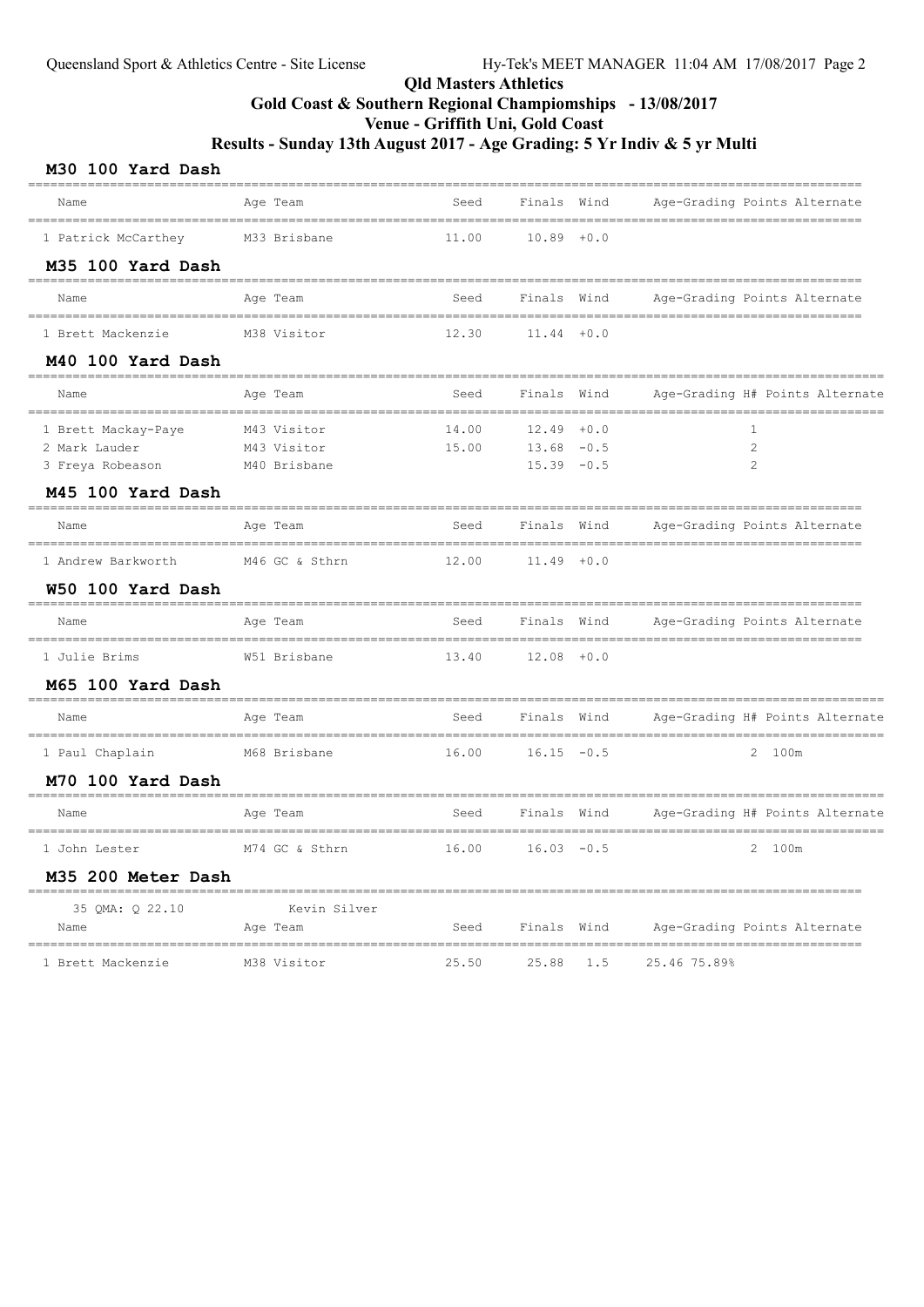# Qld Masters Athletics Gold Coast & Southern Regional Champiomships - 13/08/2017

Venue - Griffith Uni, Gold Coast

Results - Sunday 13th August 2017 - Age Grading: 5 Yr Indiv & 5 yr Multi

|  | M45 200 Meter Dash |  |
|--|--------------------|--|
|  |                    |  |

| 45 QMA: Q 23.45<br>Name                  | Heinz Steinmann<br>Age Team                         | Seed        |             | Finals Wind<br>Age-Grading Points Alternate<br>_____________________ |
|------------------------------------------|-----------------------------------------------------|-------------|-------------|----------------------------------------------------------------------|
| 1 Andrew Barkworth<br>M65 200 Meter Dash | -----------------------<br>M46 GC & Sthrn           | 26.00 26.68 |             | 1.5<br>24.64 78.41%                                                  |
|                                          |                                                     |             |             |                                                                      |
| 65 QMA: Q 25.60<br>Name                  | Bernie Hogan<br>Age Team                            | Seed        |             | Finals Wind Age-Grading Points Alternate<br>==============           |
| 1 Paul Chaplain                          | M68 Brisbane                                        | 34.00       |             | 35.41 1.5 28.36 68.14%                                               |
| W29&U 600 Meter Run                      |                                                     |             |             |                                                                      |
| Name                                     | Age Team                                            | Seed        |             | Finals Mage-Grading Points Alternate                                 |
| 1 Alanah Mackey                          | W16 Visitor                                         |             |             | $1:51.61$ $1:51.62$ $71.68%$                                         |
| M65 600 Meter Run                        |                                                     |             |             |                                                                      |
| Name                                     | Age Team                                            | Seed        | Finals      | Age-Grading Points Alternate                                         |
| 1 Bruce Bodsworth<br>2 Paul Chaplain     | M65 GC & Sthrn<br>M68 Brisbane                      |             | 1:56.48     | 1:30.99 79.30%<br>$3:20.00$ $2:56.32$ $2:17.73$ 52.39%               |
| M45 Long Jump                            |                                                     |             |             |                                                                      |
| 45 QMA: Q 6.19m                          | Harry Giles                                         |             |             |                                                                      |
| Name                                     | Aqe Team                                            | Seed        | Finals Wind | Age-Grading Points Alternate                                         |
| 1 Andrew Barkworth                       | M46 GC & Sthrn                                      |             | 4.71m       | 5.44m 60.77%<br>NWI                                                  |
| 2 Sam Ansari                             | M49 GC & Sthrn                                      |             | 4.41m       | 5.09m 56.90%<br>NWI                                                  |
| M35 Discus Throw                         |                                                     |             |             |                                                                      |
| 35 QMA: Q 54.15m                         | Darron Haworth                                      |             |             |                                                                      |
| Name                                     | Age Team                                            | Seed        | Finals      | Age-Grading Points Alternate                                         |
| 1 Rodney Rhind                           | M38 Visitor                                         |             |             | 21.15m 21.45m 28.96%                                                 |
| W45 Discus Throw                         |                                                     |             |             | _________________________________                                    |
| 45 QMA: Q 39.38m                         |                                                     |             |             |                                                                      |
| Name                                     | Age Team                                            | Seed        | Finals      | Age-Grading Points Alternate                                         |
| 1 Althea Mackie                          | W47 GC & Sthrn                                      |             | 26.78m      | 32.29m 42.05%                                                        |
| 2 Anna Inivale                           | W46 Brisbane                                        |             | 10.31m      | 12.43m 16.19%                                                        |
| M50 Discus Throw                         |                                                     |             |             |                                                                      |
|                                          | 50 OMA: 0 49.64m 2/04/2016 Peter Lonsdale, Brisbane |             |             |                                                                      |
| Name                                     | Age Team                                            | Seed        | Finals      | Age-Grading Points Alternate                                         |
| 1 Laini Inivale                          | M50 New Zealand                                     |             | 34.22m      | 34.96m 47.20%                                                        |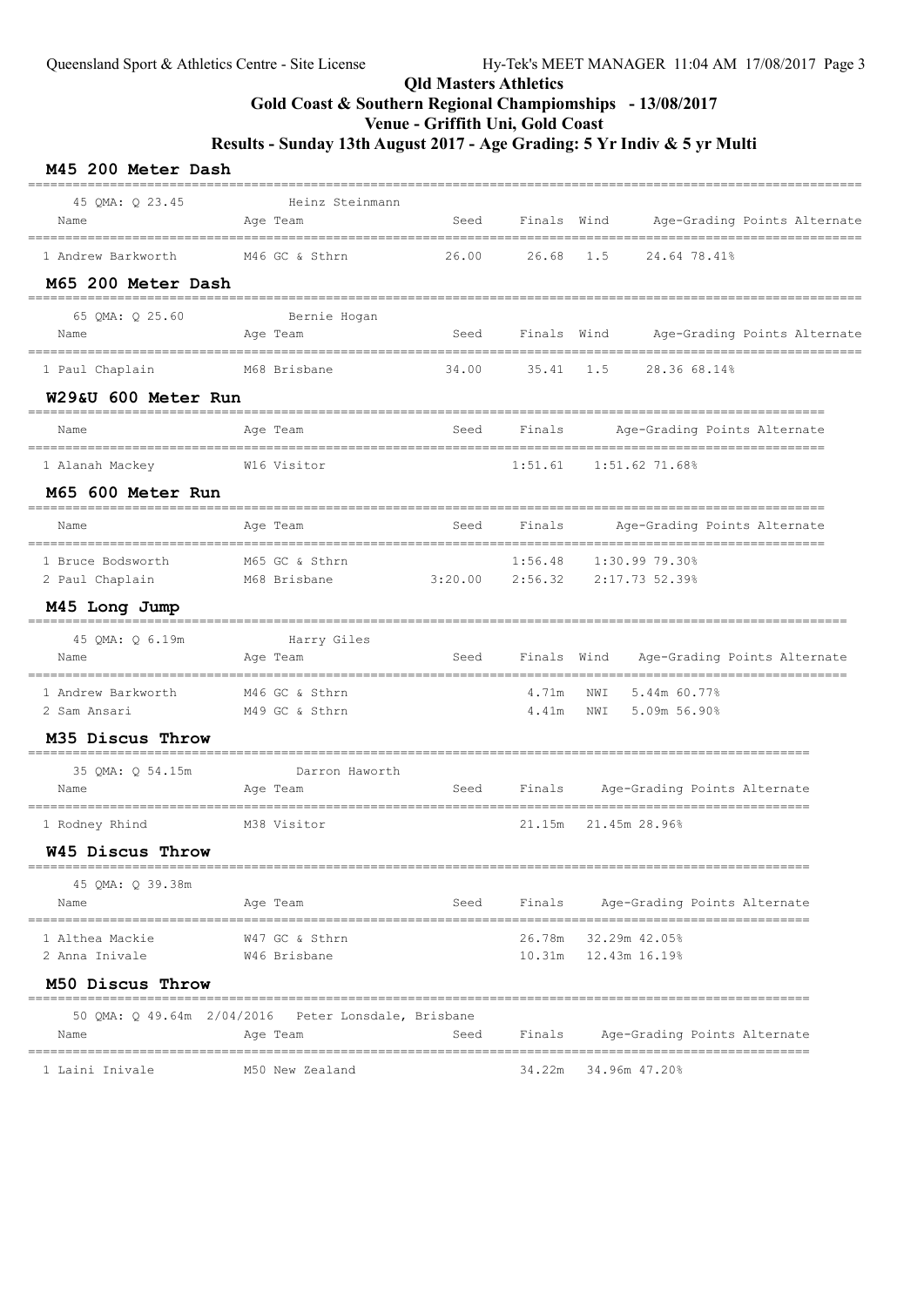# Qld Masters Athletics Gold Coast & Southern Regional Champiomships - 13/08/2017 Venue - Griffith Uni, Gold Coast

Results - Sunday 13th August 2017 - Age Grading: 5 Yr Indiv & 5 yr Multi

#### M55 Discus Throw

| 55 QMA: Q 44.42m<br>Name                        | Warwick Selvey<br>Age Team             | Seed | Finals | Age-Grading Points Alternate               |               |  |
|-------------------------------------------------|----------------------------------------|------|--------|--------------------------------------------|---------------|--|
|                                                 |                                        |      |        |                                            |               |  |
| 1 Michael Kirkby                                | M56 GC & Sthrn                         |      | 32.50m | 36.08m 48.71%                              |               |  |
| M65 Discus Throw                                |                                        |      |        |                                            |               |  |
|                                                 | 65 QMA: Q 45.76m 2005 Warwick Selvey   |      |        |                                            |               |  |
| Name                                            | Age Team<br>=============              | Seed |        | Finals Age-Grading Points Alternate        |               |  |
| 1 Kevin Ryall                                   | M68 GC & Sthrn                         |      | 28.09m | 32.68m 44.13%                              |               |  |
| 2 Bruce Bodsworth                               | M65 GC & Sthrn                         |      | 27.43m | 31.92m 43.09%                              |               |  |
| 3 Phillip Rowlands M69 SC & Nthn                |                                        |      | 23.65m | 27.52m 37.15%                              |               |  |
| M80 Discus Throw                                |                                        |      |        |                                            |               |  |
|                                                 | 80 OMA: 0 28.08m 2006 Feliks Jekabsons |      |        |                                            |               |  |
| Name<br>---------------<br>-------------------- | Age Team                               |      |        | Seed Finals Age-Grading Points Alternate   |               |  |
| 1 Bill McMullen                                 | M84 GC & Sthrn                         |      |        | 20.12m 33.07m 44.65%                       |               |  |
| W45 Hammer Throw                                |                                        |      |        |                                            |               |  |
| Name                                            | Age Team                               | Seed | Finals | Age-Grading Points Alternate               |               |  |
| 1 Althea Mackie                                 | W47 GC & Sthrn                         |      |        | 36.49m 46.40m 60.26%                       |               |  |
| 2 Anna Inivale                                  | W46 Brisbane                           |      | 16.18m | 20.57m 26.72%                              |               |  |
| M50 Hammer Throw                                |                                        |      |        |                                            |               |  |
| Name                                            | Age Team                               | Seed | Finals | Age-Grading Points Alternate               |               |  |
| 1 Laini Inivale                                 | M50 New Zealand                        |      | 35.98m | 42.68m 49.21%                              |               |  |
| M55 Hammer Throw                                |                                        |      |        |                                            |               |  |
| Name                                            | Age Team                               | Seed | Finals | Age-Grading Points Alternate               | ------------- |  |
| 1 Michael Kirkby M56 GC & Sthrn                 |                                        |      | 27.64m | ------------------------<br>36.33m 41.89%  |               |  |
| M65 Hammer Throw                                |                                        |      |        |                                            |               |  |
| Name                                            | Age Team                               | Seed | Finals | Age-Grading Points Alternate               |               |  |
| 1 Phillip Rowlands                              | M69 SC & Nthn                          |      | 28.99m | -------------------------<br>42.48m 48.99% |               |  |
| M80 Hammer Throw                                |                                        |      |        |                                            |               |  |
| Name                                            | Age Team                               | Seed | Finals | Age-Grading Points Alternate               |               |  |
| 1 Bill McMullen                                 | M84 GC & Sthrn                         |      | 20.05m | 37.40m 43.12%                              |               |  |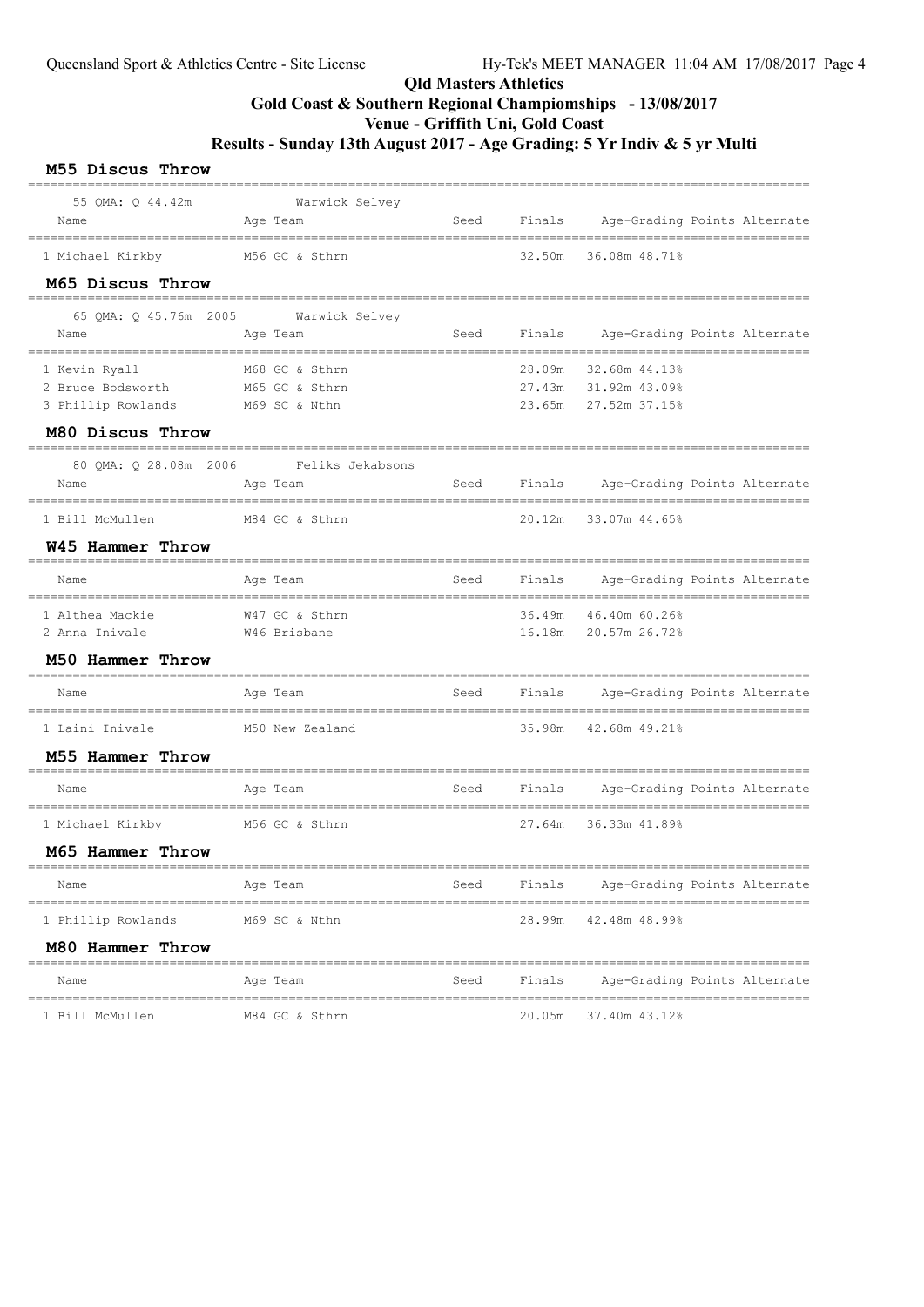# Qld Masters Athletics Gold Coast & Southern Regional Champiomships - 13/08/2017 Venue - Griffith Uni, Gold Coast Results - Sunday 13th August 2017 - Age Grading: 5 Yr Indiv & 5 yr Multi

### M35 Weight Throw

| ___________________<br>35 QMA: Q 17.05m<br>Name       | Darron Haworth<br>Age Team                                              | Seed | Finals          | Age-Grading Points Alternate               |  |
|-------------------------------------------------------|-------------------------------------------------------------------------|------|-----------------|--------------------------------------------|--|
| 1 Rodney Rhind                                        | M38 Visitor                                                             |      | 6.85m           | ==========================<br>6.98m 27.02% |  |
| W45 Weight Throw                                      |                                                                         |      |                 |                                            |  |
| 45 QMA: Q 13.57m<br>Name                              | Age Team                                                                | Seed | Finals          | Age-Grading Points Alternate               |  |
| 1 Althea Mackie<br>2 Anna Inivale<br>M50 Weight Throw | W47 GC & Sthrn<br>W46 Brisbane                                          |      | 12.08m<br>5.00m | 15.64m 66.30%<br>6.47m 27.44%              |  |
| 50 QMA: Q 19.78m<br>Name                              | Bob Wagner<br>Age Team                                                  |      |                 | Seed Finals Age-Grading Points Alternate   |  |
| 1 Laini Inivale<br>M55 Weight Throw                   | M50 New Zealand                                                         |      | 14.27m          | 14.96m 57.87%                              |  |
| 55 QMA: Q 17.58m<br>Name                              | ---------------<br>Bob Wagner<br>Age Team                               |      | Seed Finals     | Age-Grading Points Alternate               |  |
| 1 Michael Kirkby<br>M65 Weight Throw                  | M56 GC & Sthrn                                                          |      | 11.65m          | 13.07m 50.56%                              |  |
| Name                                                  | 65 QMA: Q 14.23m 2005 Warwick Selvey<br>Age Team                        | Seed | Finals          | Age-Grading Points Alternate               |  |
| 1 Phillip Rowlands M69 SC & Nthn<br>M80 Weight Throw  |                                                                         |      | 12.35m          | 13.77m 53.26%                              |  |
| 80 QMA: Q 12.81m 2004<br>Name                         | Feliks Jekabsons<br>Age Team                                            | Seed | Finals          | Age-Grading Points Alternate               |  |
| 1 Bill McMullen                                       | M84 GC & Sthrn                                                          |      | 8.62m           | 11.24m 43.47%                              |  |
| W45 Super Weight 561b                                 |                                                                         |      |                 |                                            |  |
| Name                                                  | 45 QMA: Q 5.16m 10/01/2016 Althea Mackie - 561b, Gold Coast<br>Age Team |      |                 | Seed Finals Age-Grading Points Alternate   |  |
| 1 Althea Mackie<br>2 Anna Inivale                     | W47 GC & Sthrn<br>W46 Brisbane                                          |      | 4.64m<br>2.89m  |                                            |  |